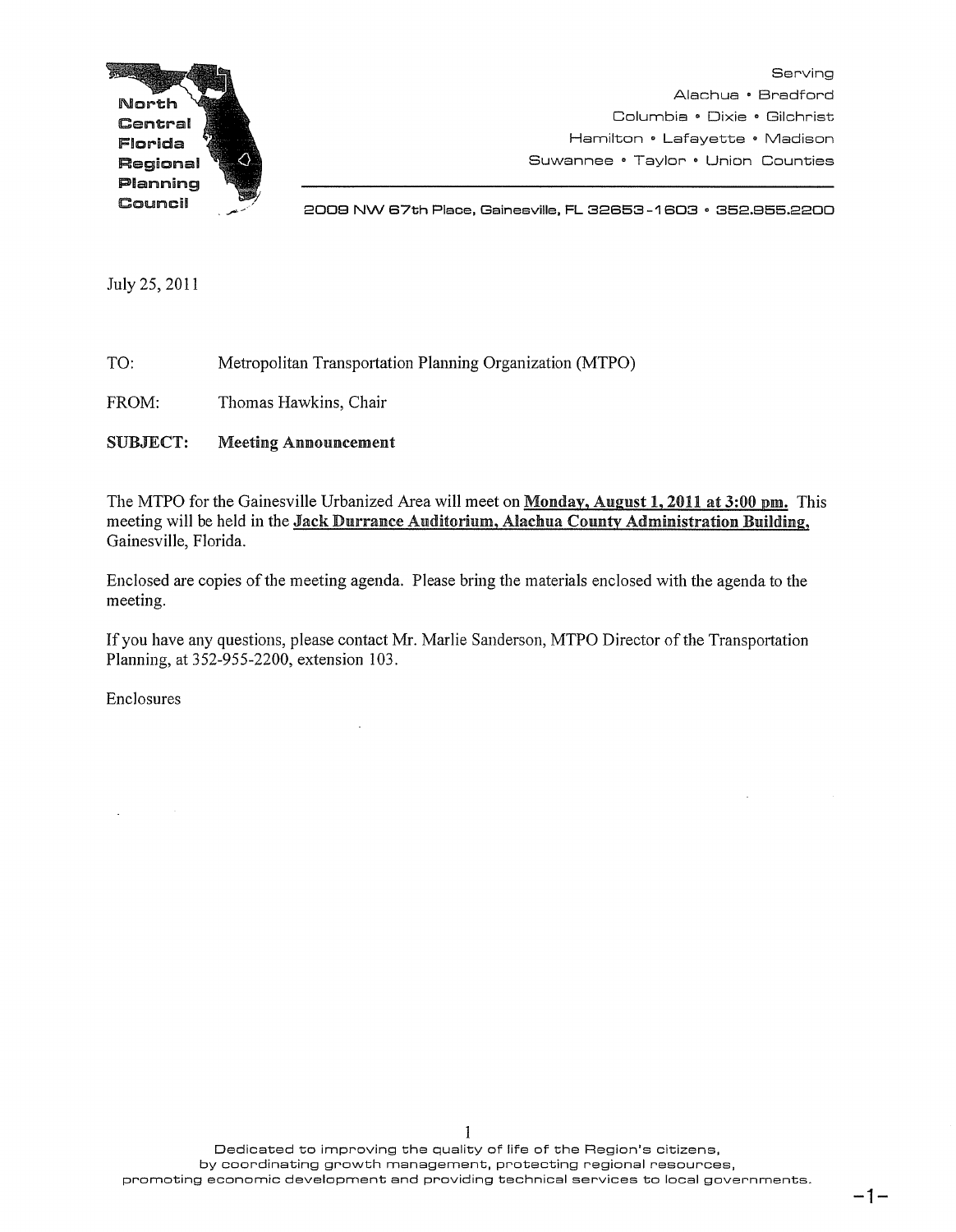Page Intentionally Left Blank

— —

 $\hat{\theta}$ 

 $\ddot{\phantom{a}}$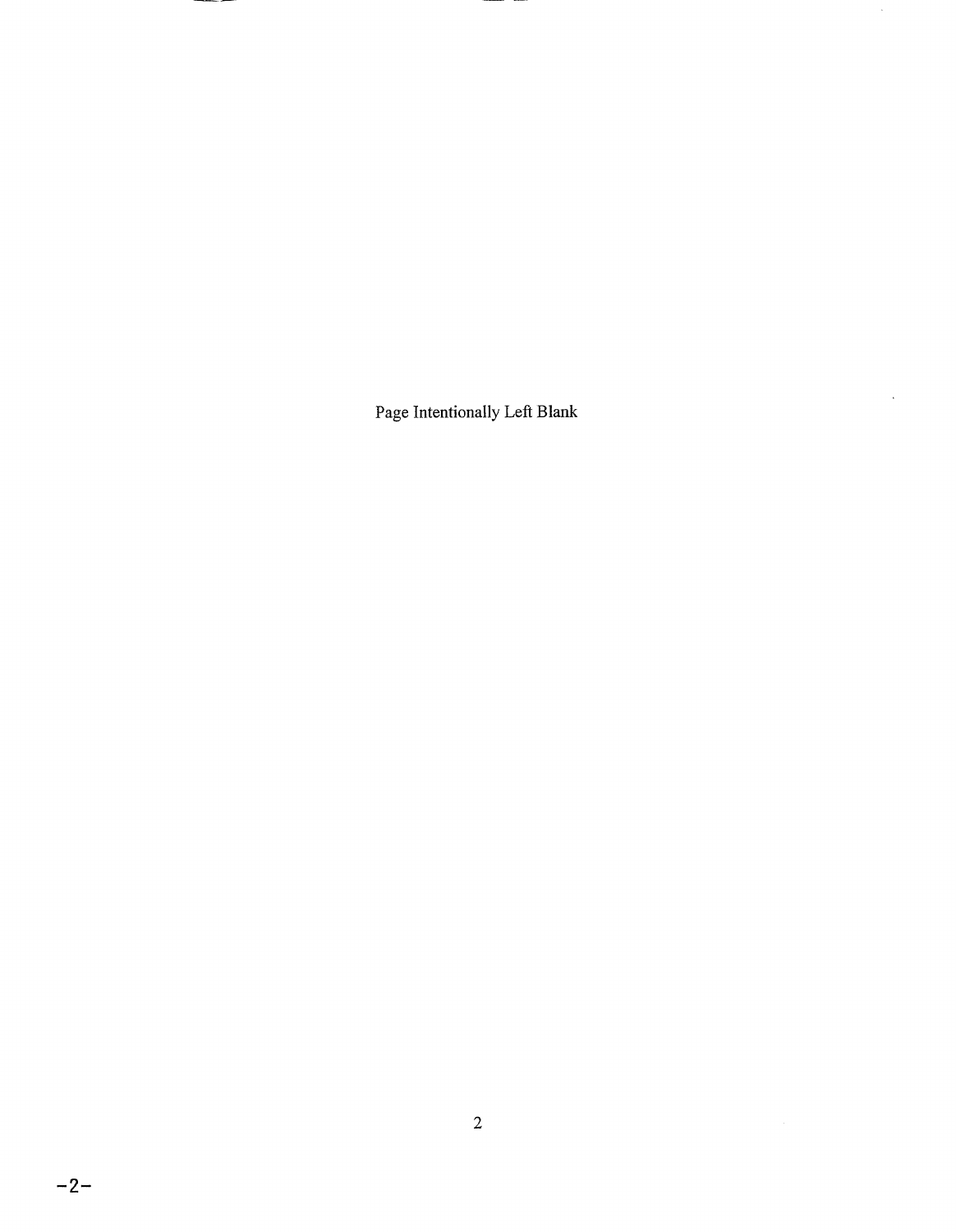

Alachua • Bradford Columbia • Dixie • Gilchrist Hamilton • Lafayette • Madison Suwannee • Taylor • Union Counties

2009 NW 87th Place, Gainesville, FL 32853 -1 803 • 352.955.2200

# AGENDA METROPOLITAN TRANSPORTATION PLANNING ORGANIZATION FOR THE GAINESVILLE URBANIZED AREA

Jack Durrance Auditorium Alachua County Administration Building Gainesville, Florida

Monday, 3:00 p.m. August 1, 2011

I

### STAFF RECOMMENDATION

| Page $*3$     | I.   | <b>Approval of the Meeting Agenda</b><br>and Consent Agenda Items                                                                                                               | <b>APPROVE BOTH AGENDAS</b>                   |
|---------------|------|---------------------------------------------------------------------------------------------------------------------------------------------------------------------------------|-----------------------------------------------|
|               |      | The MTPO needs to approve the meeting agenda and the consent agenda items                                                                                                       |                                               |
| Page $*69$    | Π.   | Transportation Improvement Program (TIP) Amendment-<br><b>Bus Rapid Transit Alternatives Analysis</b>                                                                           | <b>APPROVE</b><br><b>AMENDMENT</b>            |
|               |      | The MTPO needs to approve an amendment to its adopted TIP for a \$425,000 Federal<br>Transit Administration (FTA) Section 5339 Grant                                            |                                               |
| Page $*73$    | III. | Transportation Improvement Program (TIP) "Roll Forward"<br>Amendments                                                                                                           | <b>APPROVE</b><br><b>AMENDMENTS</b>           |
|               |      | The MTPO needs to approve 16 amendments because of the difference between the<br>federal fiscal year (that begins October 1st) and the state fiscal year (that begins July 1st) |                                               |
| Page $*83$    | IV.  | State Infrastructure Bank (SIB) Loan Application                                                                                                                                | <b>APPROVE STAFF</b><br><b>RECOMMENDATION</b> |
|               |      | The City of Gainesville is applying for an \$8.1 million loan to construct a portion of the<br>Regional Transit System Administration, Operations and Maintenance Facility      |                                               |
| Back<br>Cover | V.   | <b>Next MTPO Meeting</b>                                                                                                                                                        | <b>AGREE TO MEET ON OCTOBER 3RD</b>           |
|               |      | MTPO staff recommends that the MTPO cancel the September 12th meeting and meet<br>next on October 3rd at 5:00 p.m. (note meeting time has changed from 3:00 p.m.)               |                                               |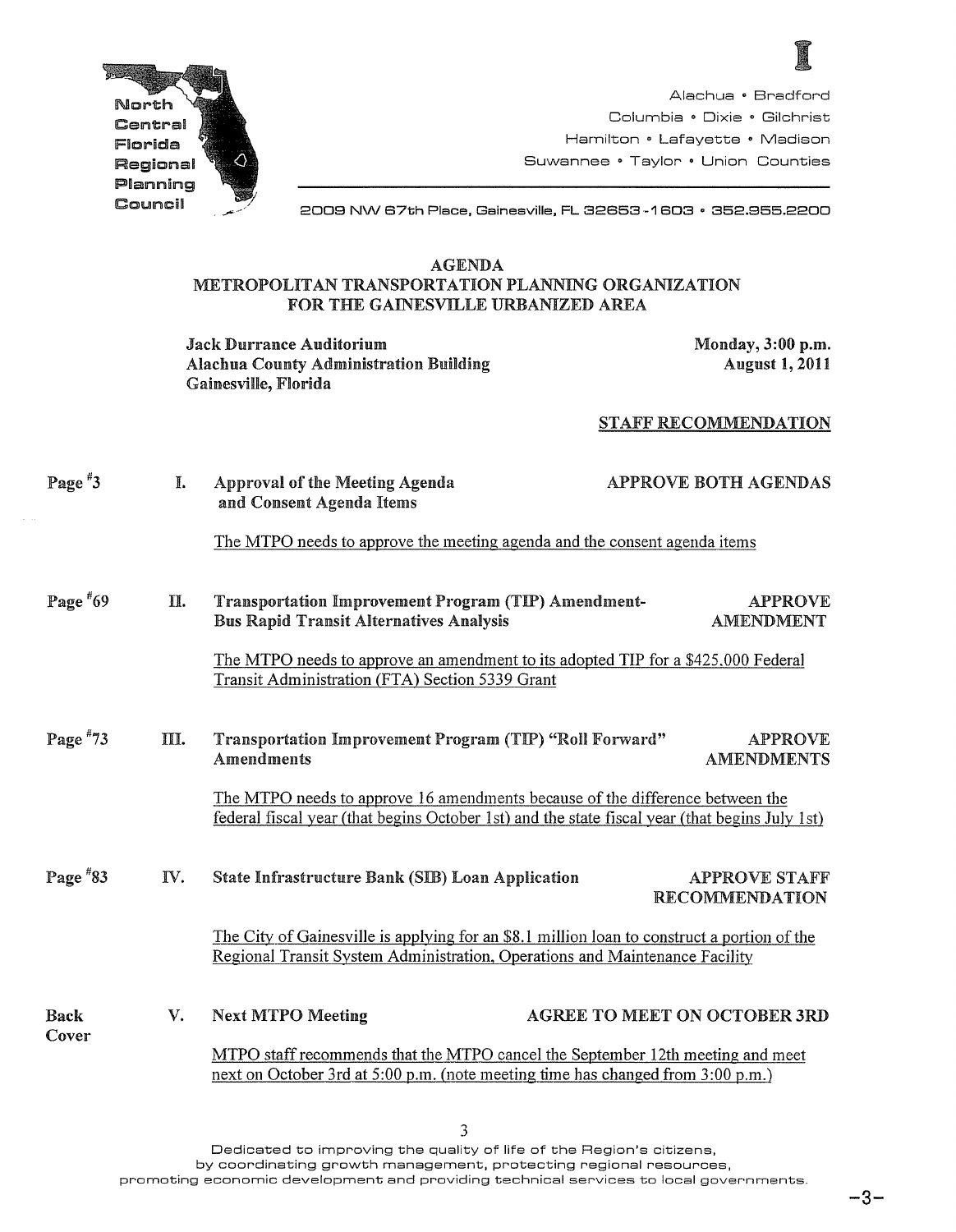# VI. Comments

- A. MTPO Members\*
- B. Citizens Comments\*
- C. Chair's Report\*

Please bring the enclosed materials to the meeting. If you have any questions regarding the agenda items or enclosed materials, please contact Mr. Marlie Sanderson, AICP, MTPO Director of Transportation Planning, at 955-2200, Extension 103.

\*No handout included with the enclosed agenda material.

 $\hat{\mathbf{r}}$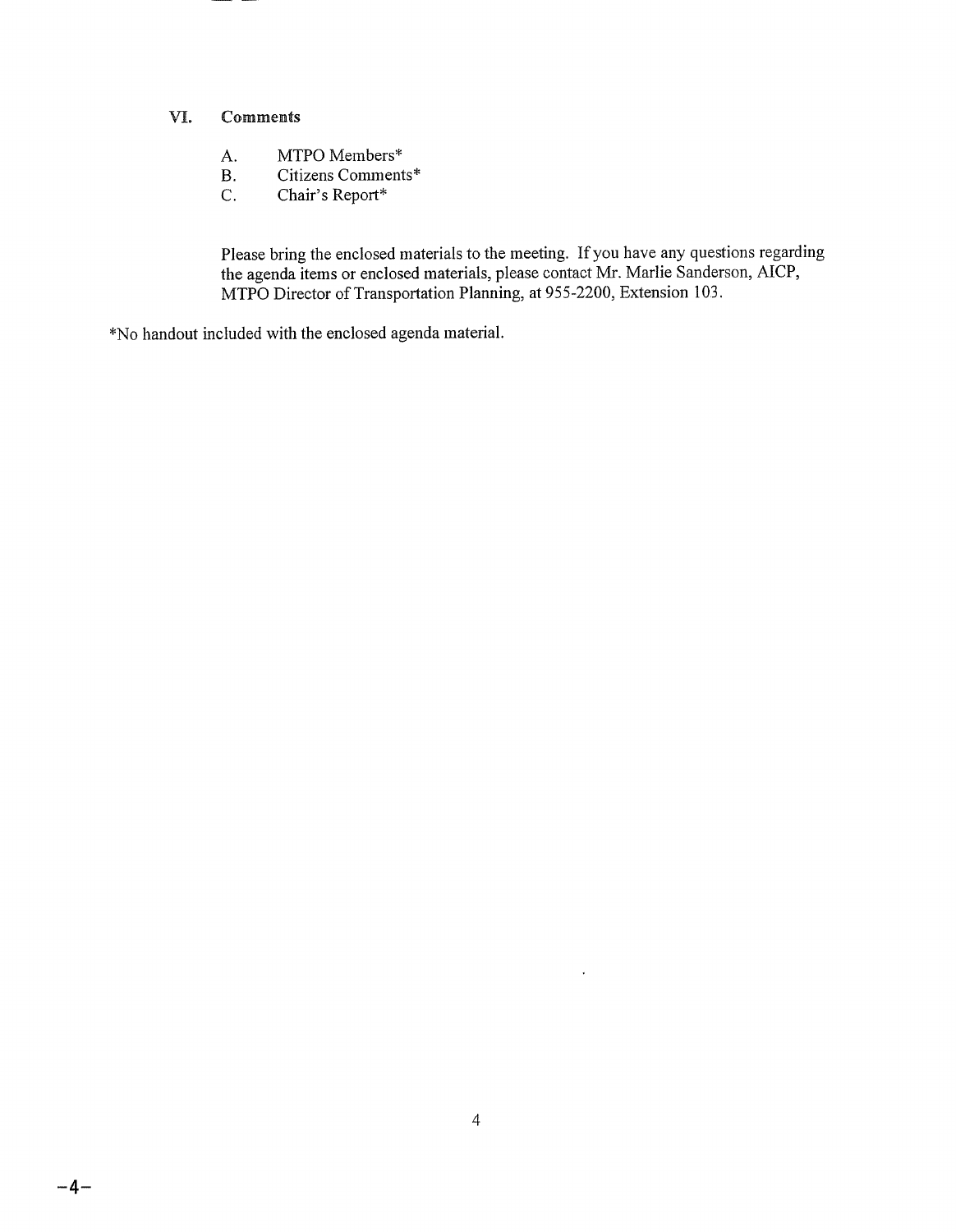North **Central** Florida Regional Planning **Council** 

Serving Alachua· Bradford Columbia • Dixie • Gilchrist Hamilton • Lafavette • Madison Suwannee • Taylor • Union Counties

2009 NW 67th Place, Gainesville, FL 32663-1603 0 362.966.2200

# CONSENT AGENDA METROPOLITAN TRANSPORTATION PLANNING ORGANIZATION FOR THE GAINESVILLE URBANIZED AREA

Jack Durrance Auditorium and the state of the Monday, 3:00 p.m. Alachua County Administration Building Gainesville, Florida

August 1,2011

| STAFF RECOMMENDATION |
|----------------------|
|                      |

Page  $\overline{7}$ CA. 1 MTPO Minutes- May 2, 2011 APPROVE MINUTES This set of MTPO minutes is ready for review Page  $*17$ CA. 2 Proposed Amended Budget for FY 2010-2011 APPROVE BUDGETS and Proposed Budget for FY 2011-2012 These budgets will allow staff to monitor MTPO expenditures and make appropriate adjustments as needed Page  $*23$ CA. 3 Unified Planning Work Program- Amendments and APPROVE STAFF Resolution RECOMMENDATION The Federal Transit Administration has provided additional funding for the Section 5303 Program Page  $*39$ CA. 4 Transportation Disadvantaged Program APPROVE STAFF Resolution of Appreciation RECOMMENDATION This Resolution of Appreciation is for City Commissioner Randy Wells for his service as the alternate Chair on the Coordinating Board Page #45 CA. 5 Transportation Disadvantaged Board APPOINT COMMISSIONER HENRY Member Appointment The MTPO is being asked to appoint City Commissioner Scherwin Hemy to the Alachua County Transportation Disadvantaged Coordinating Board as the alternate Chair

Dedicated to improving the quality of life of the Region's citizens, by coordinating growth management, protecting regional resources, promoting economic development and providing technical services to local governments. **-5-**